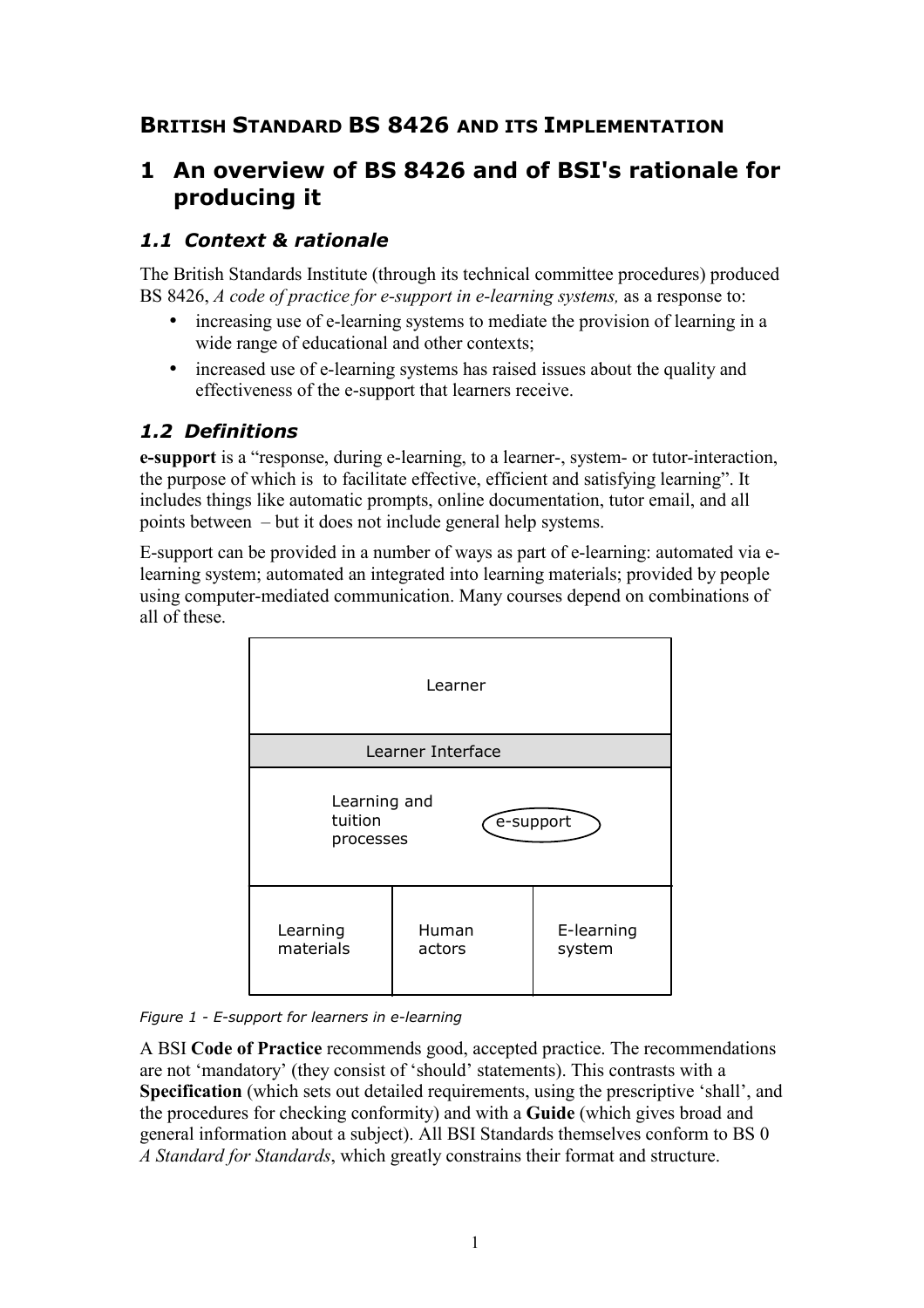# *1.3 Target users of the standard*

The target users of BS 8426 include all stakeholders in the provision, purchase and commissioning of e-learning systems, materials and services, from schools to corporations, and including accreditation bodies and funding organisations.

However, primary users are likely to be e-learning providers, who are recommended to review their provision to identify the parts of the learning materials, and of the delivery, dialogue and assessment process that are likely to need most e-support.

They should consider e-support provision when they:

- specify or procure e-learning systems:
- specify or procure learning materials for e-learning;
- recruit or train any tutors or other staff who communicate directly with learners.

### *1.4 Anticipated uses and benefits*

BS 8426 can be used for several purposes, including to:

- establish a consistent level of e-support to learners undertaking e-learning courses;
- assess the effectiveness of the e-support provided on a course;
- give an assurance of quality of e-support to users of "off-the-shelf" courses provided through e-learning systems, and to organizations providing, commissioning or purchasing e-learning systems, materials and services.

As well as providing a form of quality assurance, the benefits of applying the standard include:

- better retention and achievement rates for learners;
- less time spent on 'low-level' human intervention to tackle problems with learners' progress, leaving more time for higher-level pedagogical interventions;
- greater levels of accessibility for e-learning, and higher levels of participation and inclusion in courses.

#### *1.5 Scope and Recommendations*

#### **1.5.1 Scope**

The standard applies irrespective of the pedagogical approach to e-learning, for example:

- whether human tutors are involved in providing e-support or all e-support is automated
- whether learners work individually or in groups
- whether the underlying pedagogy of a course involves learners in constructing their own understanding or in committing course content to memory.

It does not specify whether support should come from systems or people, and applies independently of the type of e-learning system deployed.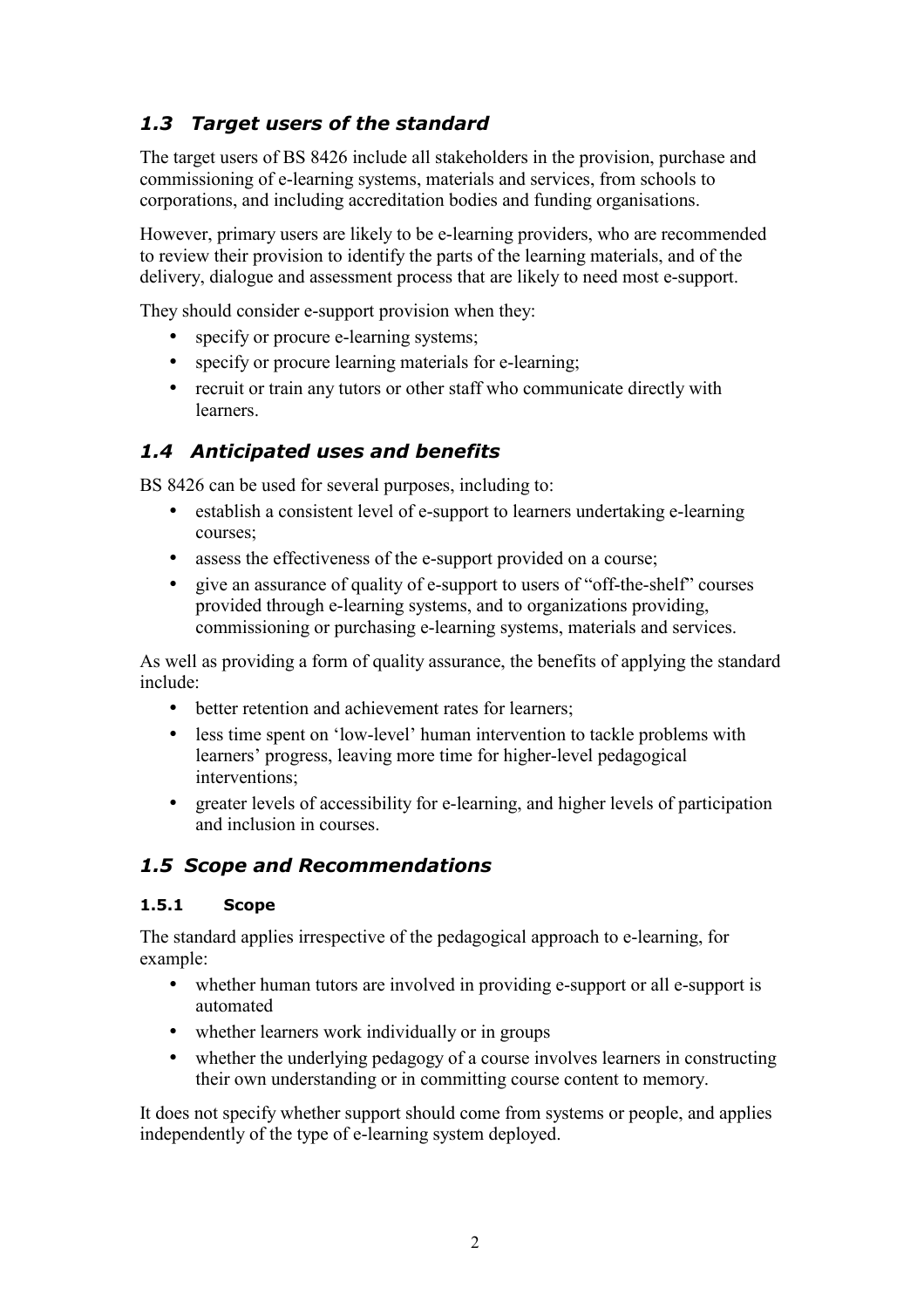Design and delivery of e-support depends upon the learning context, the learners, the environment, and the available technology. BS 8426 does not provide an overall guide for matching e-support to context – it is not intended to be a methodological 'straitjacket' in any way – but simply documents some best practice in areas where this has been established.

The BS 8426 recommendations include general principles and points on four kinds of e-support, with some underlying principles.

#### **1.5.2 Principles**

- Design should minimise need for support.
- Support should be clear, personally relevant, and motivationally effective.
- Support should be accessible in all intended contexts of use.
- Availability of support to judge the suitability of a course.
- Support should be designed to support the full diversity of needs in the target market.
- Use accessible formats wherever possible (and provide alternative formats where it isn't).
- Minimize the effort for learners by making the path to initiate support as short as possible.
- Enable learners to choose appropriate routes through the learning materials.
- Support for practice activities should enable learners to build confidence and experiment without concern for consequences.

#### **1.5.3 Four kinds of e-support**

The four kinds of e-support for which BS 8426 provides further recommendations are as follows, with an example of a typical recommendation for each.

- **Process-related support** information and assistance for learners following the learning processes that enable them to complete their course successfully. Example: If deadlines are important to the satisfactory progress or completion of a course, activity or section, learners should be provided with timely esupport that gives clear, relevant, and motivationally effective guidance about compliance with the deadlines.
- **Concept-related support** for helping overcome any cognitive difficulty in grasping the concepts that underpin part of a course. Example: Learners should be provided with the opportunity to check their understanding of a concept at appropriate stages within the learning process.
- **Performance-related e-support** helps learners and prospective learners to assess and improve their performance in relation to the learning objectives of a course, and the activities within it.

Example: Feedback provided for formative purposes should:

- a) be timely, to enable the learners to relate it directly to their performance, and prior to repeat performance;
- b) take account of a learner's previous performance on the course or task, if she has done it before;
- c) relate to the learning objectives of the course or task;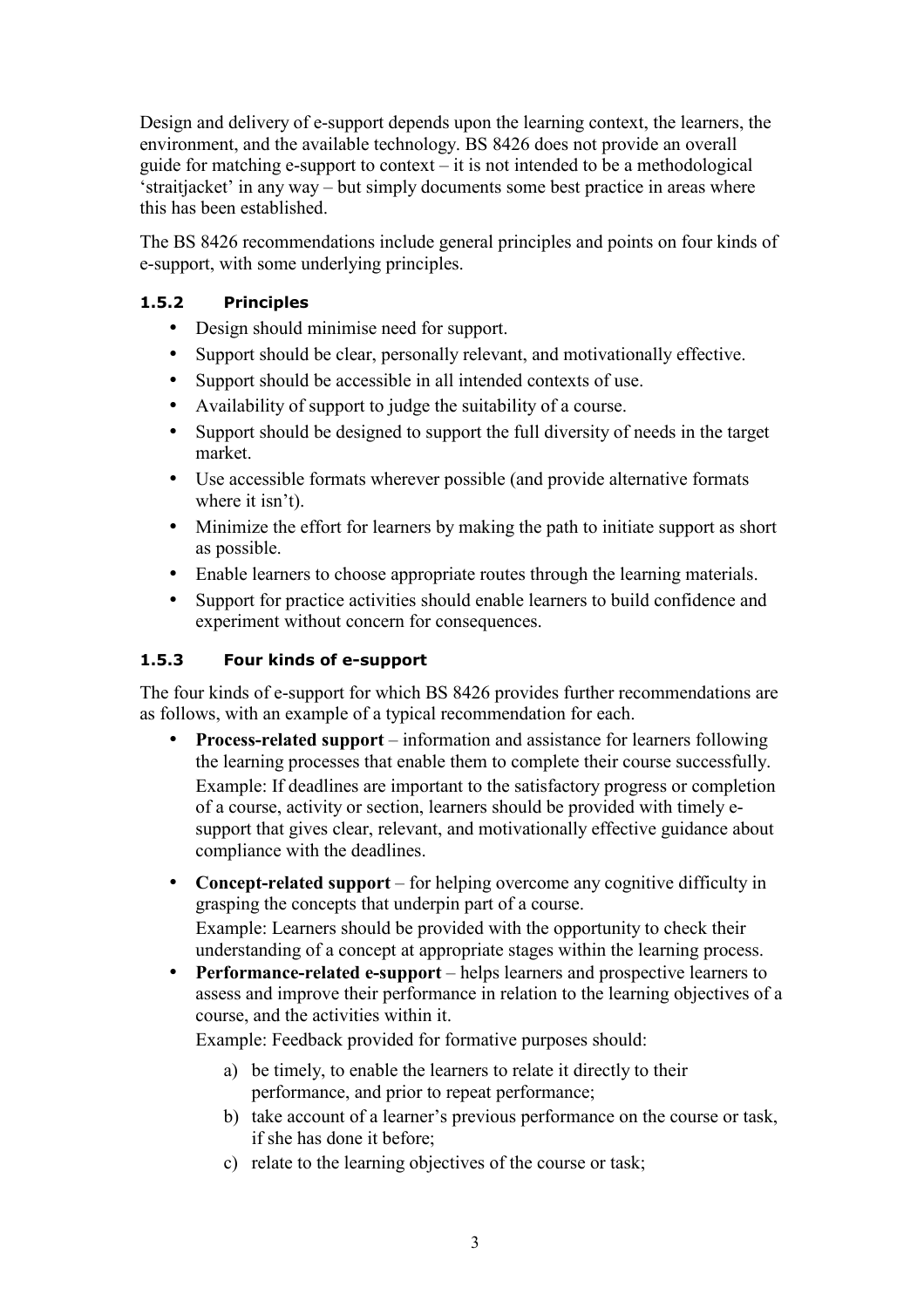- d) provide the learner with clear, personally relevant, and motivationally effective guidance on how to improve;
- e) point to revision and/or extension materials, including, if appropriate, previous sections of the course materials, or further learning opportunities;
- f) if appropriate, prepare learners for assessment, including selection of assessment level;
- g) offer learners a means of obtaining further feedback.
- **Dialogue-related e-support** assists learners in engaging in dialogue with other learners or with a tutor, or learning from previous dialogue involving other learners or tutors.

Example: If tools to underpin dialogue enable learners to communicate directly with their peers, procedures should be published and enforced to deal with circumstances where any learner or other user breaches the terms and conditions or otherwise abuses the facilities.

Depending on the time available, further examples from BS 8426 can be reviewed on screen.

# **2 Practical examples of BS 8426 in use**

# *2.1 Annex D explained*

BS 8426 has an Annex that provides an overview of the recommendations in checklist form, which can help evaluate both the applicability of, and conformance to, the conditional recommendations in this standard (n.b. use of this checklist is entirely optional; users can use whatever format they desire to demonstrate conformance). An extract is shown in Table 1. It comprises columns grouped as follows:

- abbreviated recommendations, numbered to allow cross-referencing with the full recommendation;
- applicability, for indicating whether the 'if' clause in a conditional recommendation applies or not;
- implementation, for example: if an e-learning system automatically identifies that a learner needs support and alerts the tutor to this, then both the System and Tutor columns would be checked;
- conformance, used to indicate which methods are appropriate for determining conformance to the recommendations.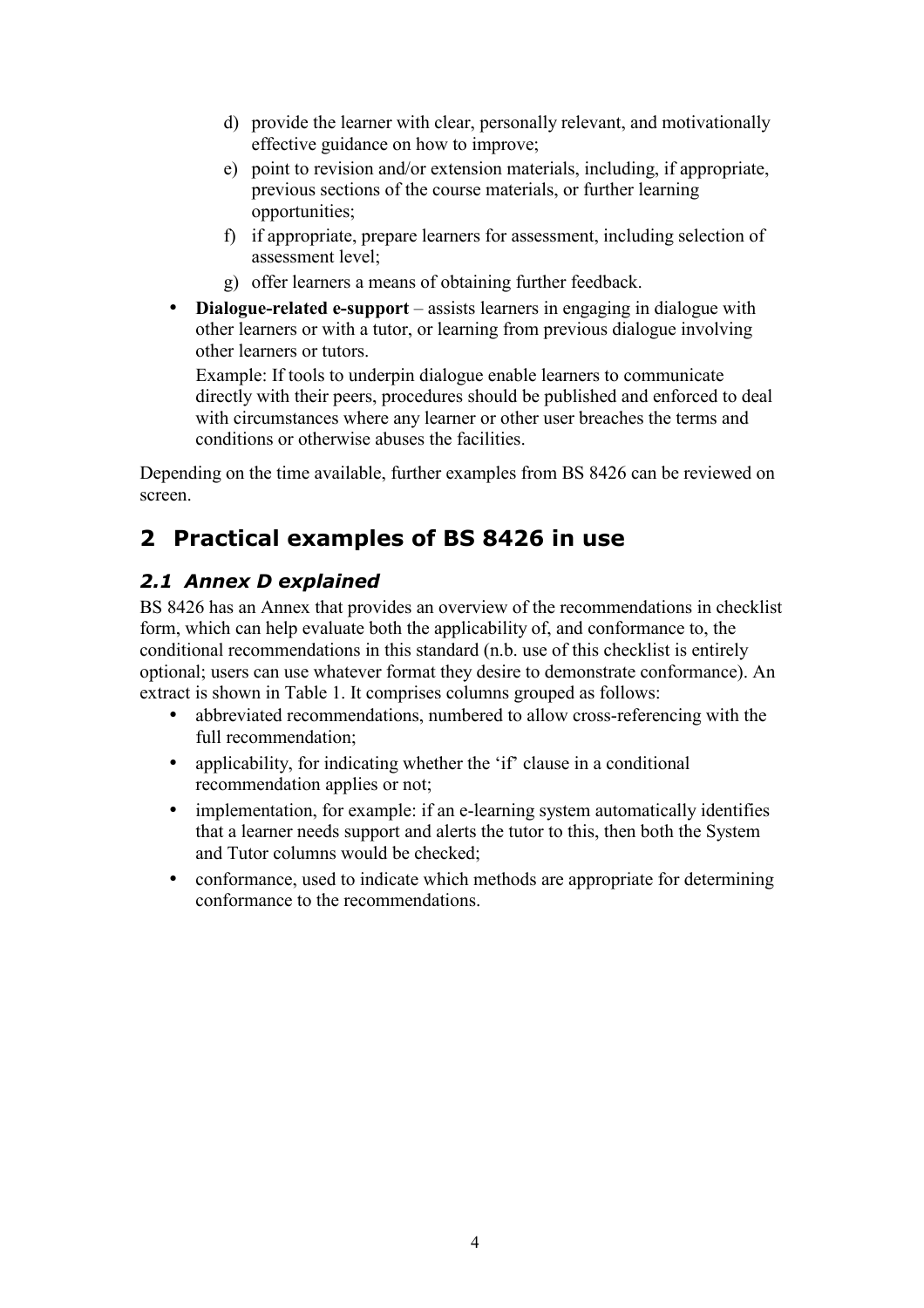| <b>Recommendations</b>                                                                   | Applicabil-<br>ity |    | <b>Implementation involves</b>     |                  |       |       | Conformance tested through |                    |       |                 |
|------------------------------------------------------------------------------------------|--------------------|----|------------------------------------|------------------|-------|-------|----------------------------|--------------------|-------|-----------------|
|                                                                                          | Yes                | No | <b>E-learning</b><br><b>System</b> | <b>Materials</b> | Tutor | Other | Inspection                 | Docum-<br>entation | Other | <b>Comments</b> |
| 4.1 General principles                                                                   |                    |    |                                    |                  |       |       |                            |                    |       |                 |
| a Systems, materials and processes designed to<br>minimize need for remedial e-support.  |                    |    |                                    |                  |       |       |                            |                    |       |                 |
| b E-support clear, personally relevant and<br>motivationally effective.                  |                    |    |                                    |                  |       |       |                            |                    |       |                 |
| c E-support accessible to all intended users.                                            |                    |    |                                    |                  |       |       |                            |                    |       |                 |
| d E-support available at all relevant times.                                             |                    |    |                                    |                  |       |       |                            |                    |       |                 |
| e E-support not center-stage.                                                            |                    |    |                                    |                  |       |       |                            |                    |       |                 |
| 4.2 E-support enables learners to understand:                                            |                    |    |                                    |                  |       |       |                            |                    |       |                 |
| a scope and purpose of course/section;                                                   |                    |    |                                    |                  |       |       |                            |                    |       |                 |
| b type of activities/mode of learning;                                                   |                    |    |                                    |                  |       |       |                            |                    |       |                 |
| c success criteria for course/section.                                                   |                    |    |                                    |                  |       |       |                            |                    |       |                 |
| d level and types of e-support provided                                                  |                    |    |                                    |                  |       |       |                            |                    |       |                 |
| 4.3 E-support takes account of:                                                          |                    |    |                                    |                  |       |       |                            |                    |       |                 |
| a technical competence, and/or                                                           |                    |    |                                    |                  |       |       |                            |                    |       |                 |
| b language, and/or                                                                       |                    |    |                                    |                  |       |       |                            |                    |       |                 |
| c culture, and/or                                                                        |                    |    |                                    |                  |       |       |                            |                    |       |                 |
| d disability, and/or;                                                                    |                    |    |                                    |                  |       |       |                            |                    |       |                 |
| e learning preferences, and/or;                                                          |                    |    |                                    |                  |       |       |                            |                    |       |                 |
| f other (define if needed).                                                              |                    |    |                                    |                  |       |       |                            |                    |       |                 |
| 4.4 If media-types are inaccessible, then content in<br>alternative formats is provided. |                    |    |                                    |                  |       |       |                            |                    |       |                 |
| 4.5 Path to initiate e-support on communication is as<br>short as possible.              |                    |    |                                    |                  |       |       |                            |                    |       |                 |
|                                                                                          |                    |    |                                    |                  |       |       |                            |                    |       |                 |
| 4.6 E-support enables learners to navigate learning<br>materials.                        |                    |    |                                    |                  |       |       |                            |                    |       |                 |
| 4.7 If practice activities are provided, these are risk-<br>free.                        |                    |    |                                    |                  |       |       |                            |                    |       |                 |
| 4.8 Support-systems and tools are accessible, and                                        |                    |    |                                    |                  |       |       |                            |                    |       |                 |
| function consistently, independently of any networks,                                    |                    |    |                                    |                  |       |       |                            |                    |       |                 |
| or security systems.                                                                     |                    |    |                                    |                  |       |       |                            |                    |       |                 |

NOTE: In instances where <sup>a</sup> recommendation is determined not to be applicable, the basis for this determination should be specified in the "Comments" column.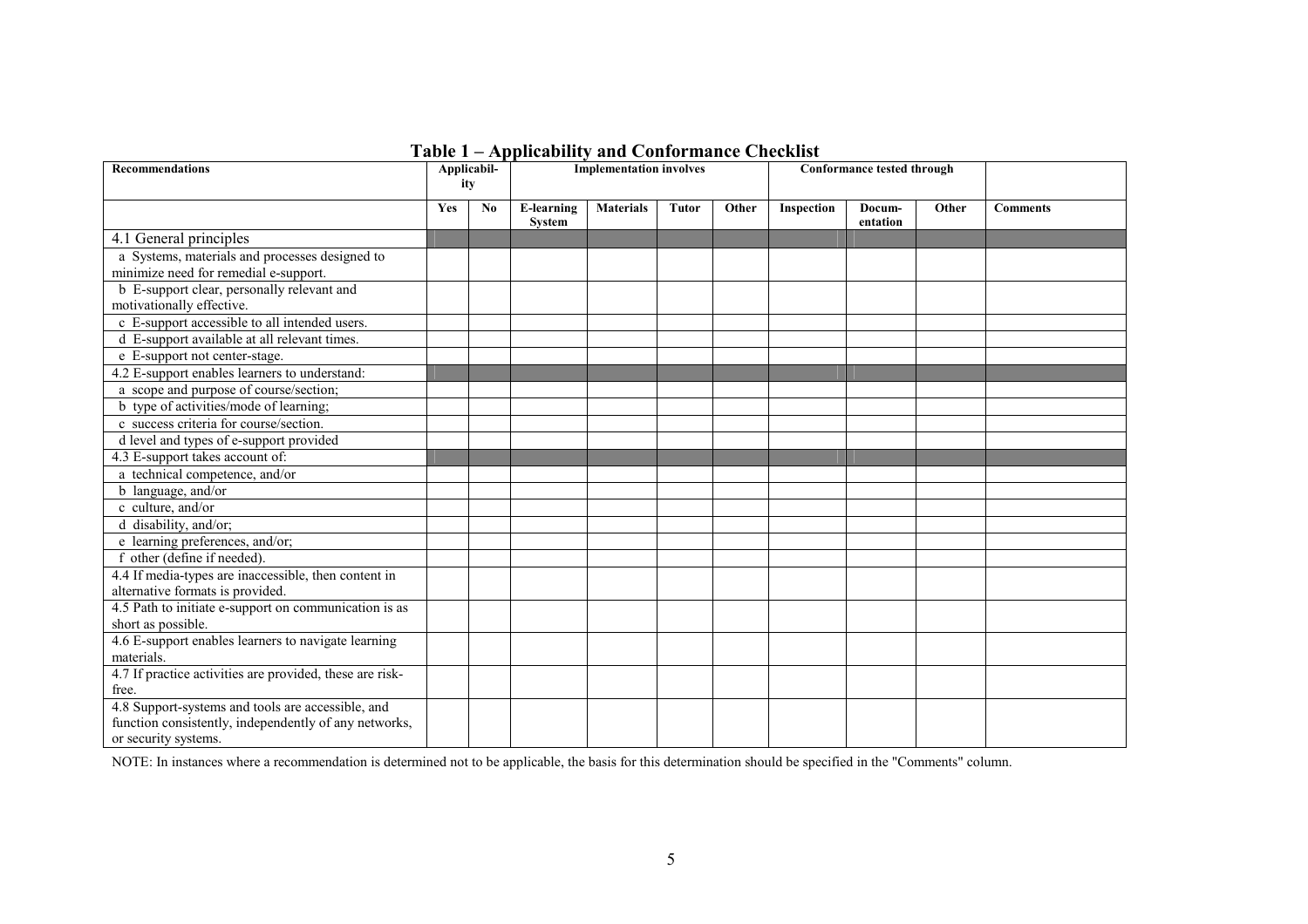| <b>Recommendations</b>                                                                                               |            | Applicabil-<br>ity     | <b>Implementation involves</b> |                  |       | Conformance tested through |            |                    |       |                                          |
|----------------------------------------------------------------------------------------------------------------------|------------|------------------------|--------------------------------|------------------|-------|----------------------------|------------|--------------------|-------|------------------------------------------|
|                                                                                                                      | <b>Yes</b> | $\mathbf{N}\mathbf{0}$ | $E-$<br>learning<br>System     | <b>Materials</b> | Tutor | Other                      | Inspection | Docum-<br>entation | Other | <b>Comments</b>                          |
| 5 Process-related support.                                                                                           |            |                        |                                |                  |       |                            |            |                    |       |                                          |
| 5.2.1 If not under provider's control, learners'<br>hardware, software, and communications<br>capability is checked. | N/<br>A    |                        | Y                              |                  |       |                            | Y          | Y                  |       | Undertaking LeTTOL is a<br>pre-requisite |
| 5.2.2 Advice is provided on how to:                                                                                  |            |                        |                                |                  |       |                            |            |                    |       |                                          |
| a begin an activity;                                                                                                 | N/<br>A    |                        |                                |                  | Y     |                            | Y          |                    |       | Undertaking LeTTOL is a                  |
| <b>b</b> save work (if function available);                                                                          | N/<br>A    |                        | Y                              | Y                | Y     |                            | Y          |                    |       | pre-requisite                            |
| c get help (if function available);                                                                                  | Y          |                        | Y                              | Y                | Y     |                            | Y          |                    |       | $\zeta$ $\zeta$                          |
| d get feedback on performance (if function<br>available);                                                            | Y          |                        | $\overline{\mathbf{V}}$        |                  | Y     |                            | Y          |                    |       | $\zeta$ $\zeta$                          |
| e try again (if function available);                                                                                 | Y          |                        | $\mathbf{v}$                   | Y                | Y     |                            | Y          |                    |       | $\epsilon$                               |
| abort (if function available);                                                                                       | Y          |                        | Y                              | Y                | Y     |                            | Y          |                    |       | $\epsilon$                               |
| $g$ exit.                                                                                                            | Y          |                        | Y                              | Y                | Y     |                            | Y          |                    |       | $\zeta$ $\zeta$                          |
| 5.2.3 If relevant, deadlines are explained.                                                                          | Y          |                        | $\mathbf{v}$                   | Y                | Y     |                            | Y          | Y                  |       | Principally through<br>Project brief     |
| 5.2.4 If learners might require it, additional e-<br>support is provided.                                            | Y          |                        |                                |                  | Y     |                            | Y          |                    |       | <b>Tutor Support System</b>              |
| 5.2.5 Routes to human support are provided.                                                                          | Y          |                        | Y                              | Y                | Y     |                            | Y          | Y                  |       | <b>Tutor Support System</b>              |

#### **Table 2 – Completed Applicability and Conformance Checklist (Process-related support)**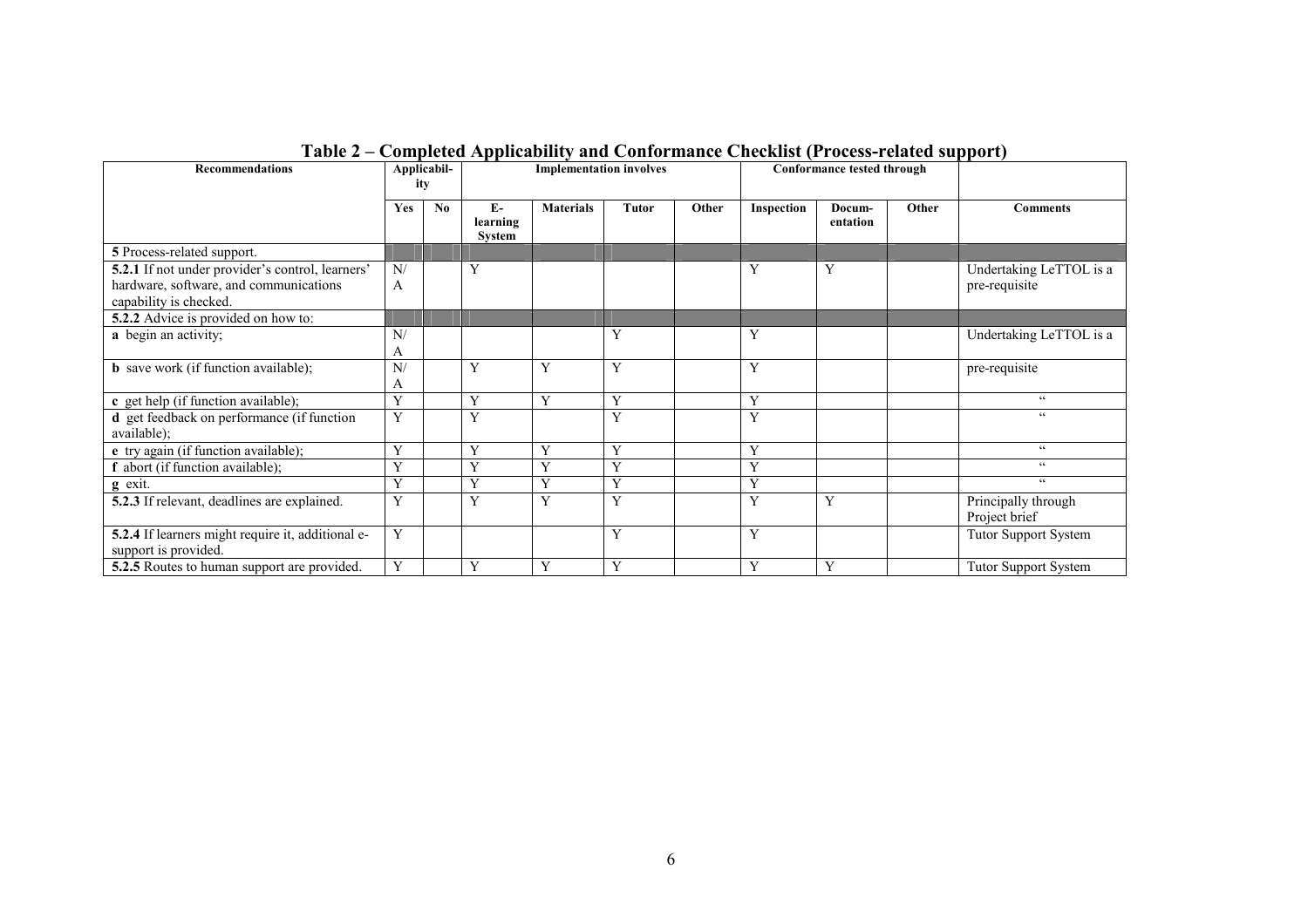### *2.2 CIPD work by Terry Cowham*

During 2004 CIPD and The Sheffield College commissioned Terry Cowham to review the CIPD Certificate in Online Learning (COL) course against BS 8426. Table 2 shows how Terry completed a part of the Checklist for COL. Here is a short edited extract from his report.

*Having been the External Moderator for COL since its introduction has placed the author of this report in a unique and privileged position with regard to both its development and quality. This has enabled access to tutor meetings, on-line conferences and email interviewing of learners e.g. External Moderator's Report on CIPD Certificate in On-line Learning (COL): Feedback from the 1st Learner Cohort (unpublished, March 2002), which provide a rich and valuable context.* 

*The mapping exercise consisted of inspection the material identified above and:*

- *pre-course information and assessment;*
- *Learner Guides;*
- *course materials using learner walkthroughs;*
- *WebBoard forums.*

*This enabled completion of the Applicability and Conformance Checklist that forms the next section of the report.* 

### *2.3 TUC work by David Jennings*

As part of its Online Learning Strategy (available for download at http://www.tuc.org.uk/learning/tuc-7380-f0.cfm) the TUC is developing online versions of several of its courses. The strategy also committed to conforming as far as possible to established best practice, including BS 8426. This was first taken into consideration at the design and commissioning stage, when we worked through the BS 8426 checklist, identifying which recommendations were applicable (in this case, they almost all were) and what would be the best means of measuring the factors involved and demonstrating conformance.

Having done this, we re-presented the tabulated data to show the range of methods we intended to use, and which recommendations each method could address – see Table 3.

| <b>Method</b>                           | <b>Areas covered</b>                                |
|-----------------------------------------|-----------------------------------------------------|
| Inspection of pre-course information    | General recommendations on learners understanding   |
|                                         | of course                                           |
| Inspection of pre-course assessment     | Process- and performance-related support            |
| Inspection of learner guide             | General, process- and dialogue-related support      |
| Inspection of materials & learner       | General, process- and concept-related support       |
| walkthroughs (includes use of glossary, |                                                     |
| FAQ <sub>s</sub> etc)                   |                                                     |
| Inspection of WebCT system              | Process-, performance- and dialogue-related support |
| Inspection of group forums              | Dialogue-related support                            |
| <b>Inspection of Process Manual</b>     | Checking that concept-related support is            |
|                                         | current/updated                                     |
| Learner survey                          | General, process- and performance-related support   |

 **Table 3 – Methods for Assessing Conformance**